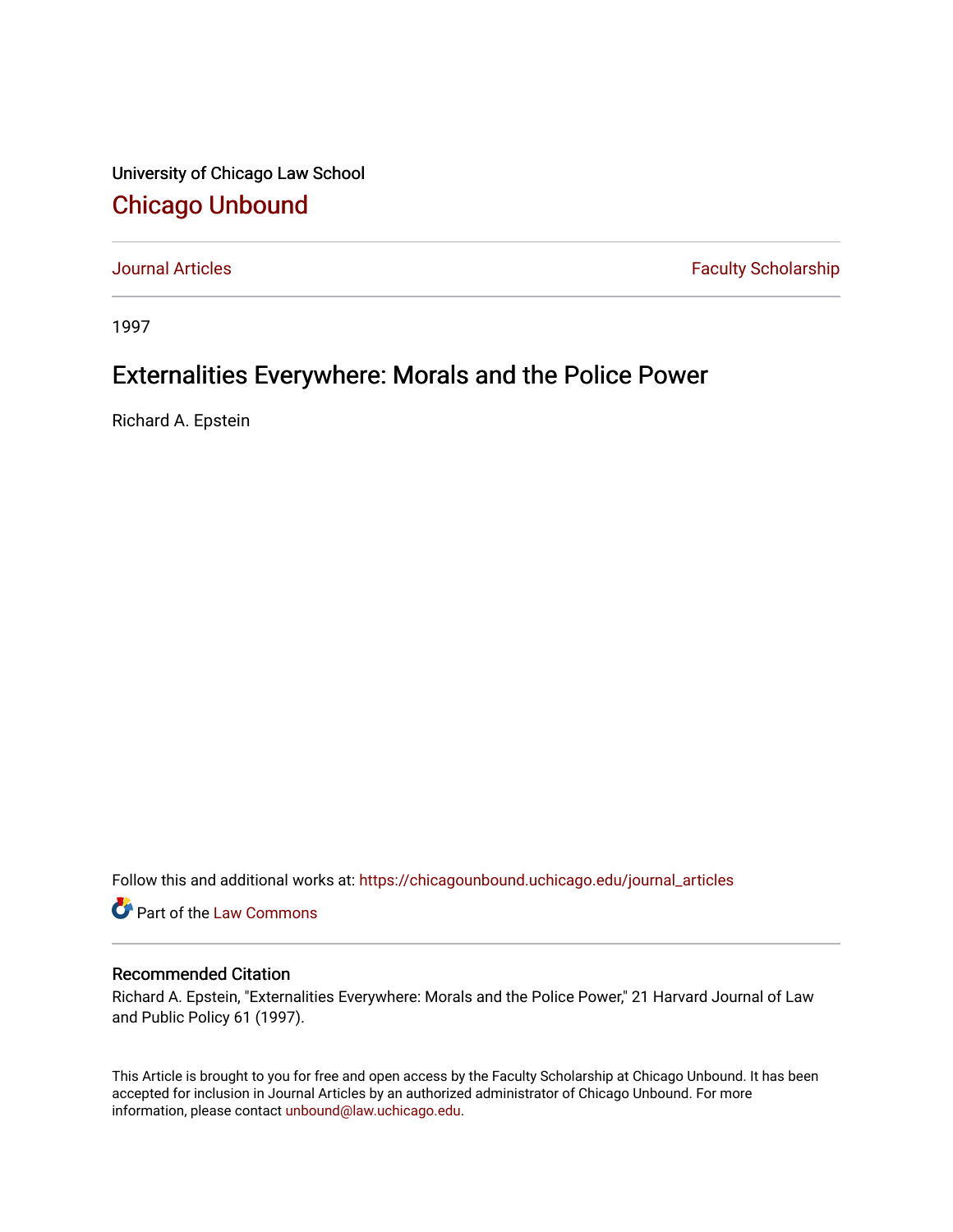## EXTERNALITIES EVERYWHERE?: MORALS AND THE POLICE POWER

## RICHARD **A. EPSTEIN<sup>\*</sup>**

Within the academy, it is possible to enter into two kinds of debate about the scope of economic, social, and moral regulation. One type of debate takes place across schools, between individuals who do not share any obvious common premises about how the world is or about how it ought to be. The second type of debate takes place within schools, where the disputants start from some common premises but differ on how these should be interpreted or applied.

In debates across schools, the struggle is usually over some fundamental methodological or normative assumption, the participants having such radically different views that they find it difficult to talk to one another. The debates over the proper domain of law and economics, especially those which ask how economics can deal with empathy, offer one illustration of that kind of sharp confrontation.

The disagreements between Eric Rasmusen and myself are not over fundamental world views.! Our disagreements are less a battle and more a dialogue, one which takes place within a framework which we both find comfortable and which has been applied to a wide panoply of economic and social regulation. This ecumenical note is not to say that we do not disagree. In Rasmusen's hands, law and economics is said to lend itself to a rather broad range of governmental regulation of what he sometimes calls "mental externalities."2 He deals with a wide range of social legislation that, at one time, was called "morals" regulation under the police power of the state. The precise scope of morals regulation was always important to determine,

**<sup>\*</sup>** James Parker Hall Distinguished Service Professor of Law, University of Chicago.

<sup>1.</sup> *See* Eric Rasmusen, *Of Sex and* Drug, *and Rock'n'Roll: Does Law and Economics* Support *Social Reguation?,* 21 HARv.J.L. **&** PuB. PoLY **71** (1997).

<sup>2.</sup> *See* id. at **75.** *See generally* RIcHARD **A.** POSNER, OVERCOMING LAW 23-24 (1995) (arguing against taking mental externalities into account because of the illiberal implications).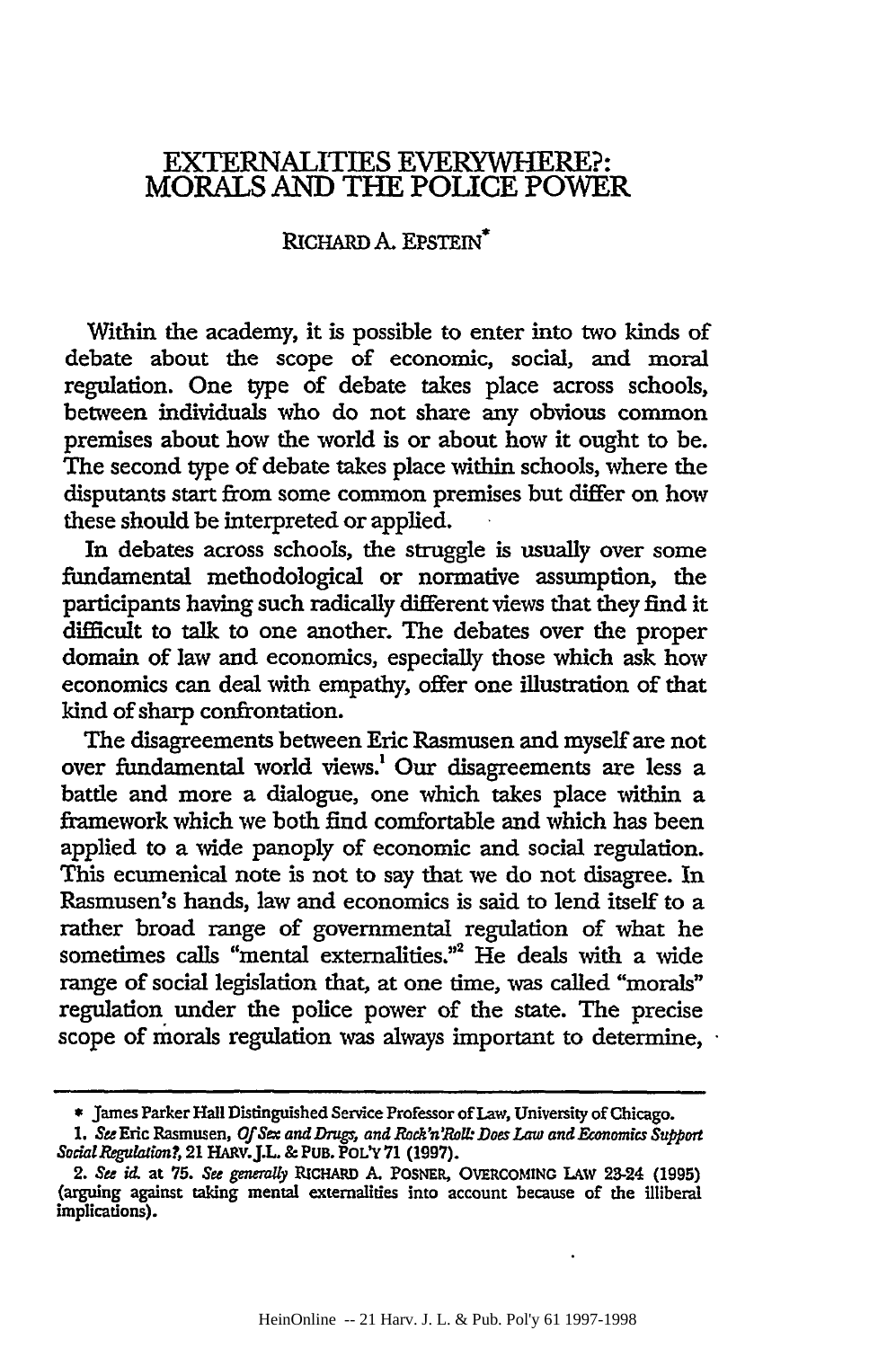for even in the so-called nineteenth-century heyday of laissezfaire, the legislature had unquestioned power to regulate on what were deemed to be morals questions.<sup>3</sup>

My first task, therefore, is to explain something about the general framework of regulation and then to show my reservations about Rasmusen's approach to these questions. The starting point for all theories of regulation is, in my view, not law but human biology. Given the forces of evolution, we should start with the assumption that all individuals are governed by a substantial dose of self-interest, which, if not properly directed, can result in socially destructive behavior. The trick of sound social design is to harness individual self-interest to sociallyproductive activities.

With this in mind, some points, at least, are relatively noncontroversial. Generally speaking, most of us are content to accept a prohibition against the use of force. Indeed, the mutual renunciation of the use of force lies at the center of all important theories of social contract. The list can, I think, be extended. Most of us want to enforce most promises most of the time. We are uneasy about the use of monopoly power, especially when it is supported **by** the force of law. And, generally speaking, most of us recognize that private contracts between two individuals can easily have adverse consequences on third parties. **A** full and accurate account of the various doctrines of private property and private contract would therefore require us to go through a **fairly** systematic inquiry about the dangers that flow from various social arrangements. What are the costs of exclusion, of making various resources private? What are the costs of coordination, of making them public? And how should these be compared as we move from one resource to another?

One constant theme in any analysis of private property and ordinary contract centers on this theme of externalities. It makes sense to prohibit certain kinds of contractual arrangements when their external costs exceed their private gains. The antitrust concern with price fixing gains its force precisely because there is a strong economic theory that suggests that the

*<sup>3.</sup> See* Lochner v. New York, **198 U.S.** 45, **53 (1905); ERNST FREUND, THE POLIcE** POWER: PUBLIC POLICY AND CONSTITUTIONAL RIGHTS (1904); Samuel Williston, *Freedom of Contract 6* **CORNELL LQ. 365, 375-76** (1921) (noting that police powers are permissible to promote "safety, health, morals and the general welfare of the public").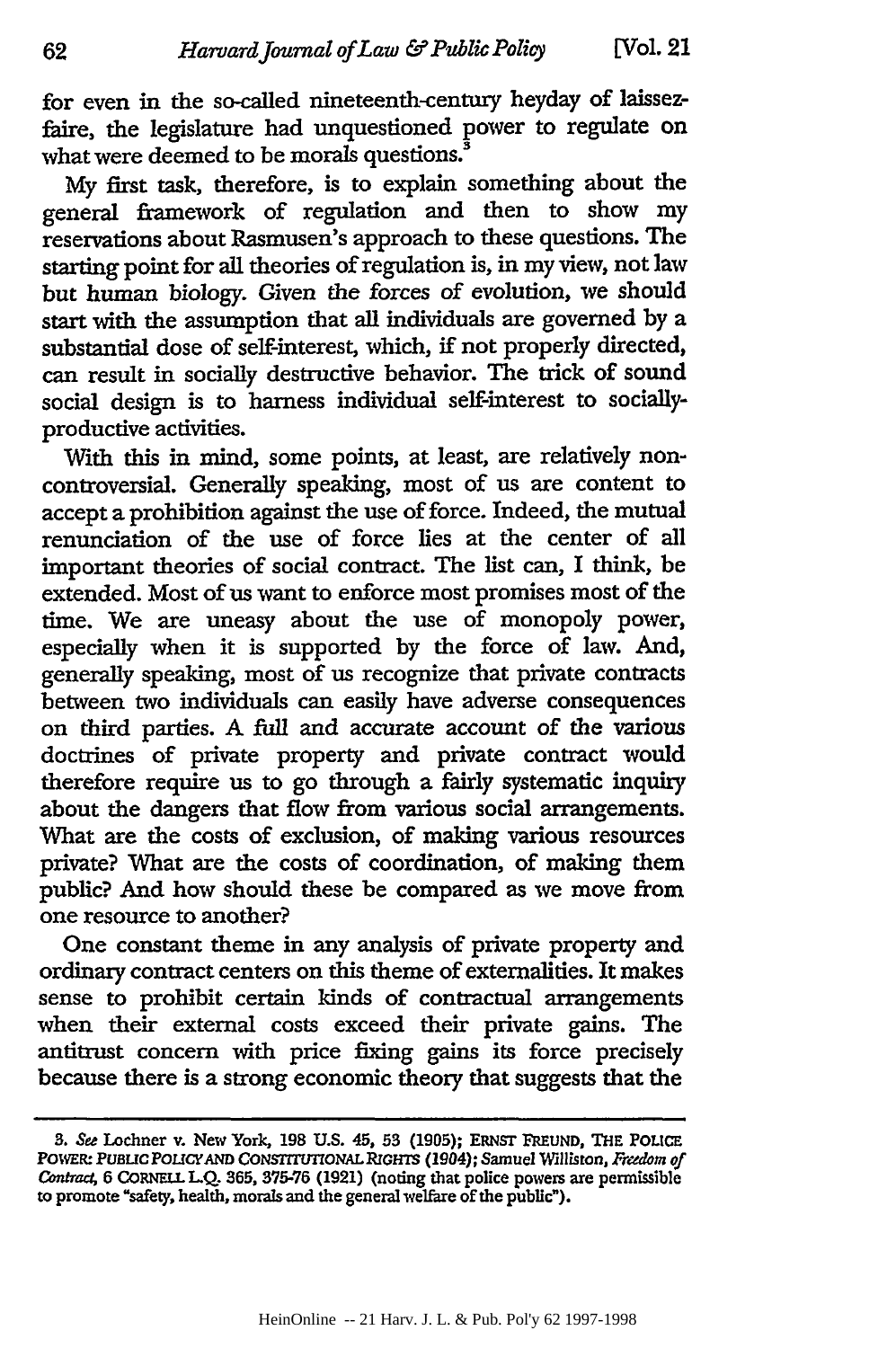revenue gains to the collusive sellers are systematically smaller than the losses that are sustained by the potential buyers who are faced with these arrangements.<sup>4</sup> Simply to point out that these externalities exist, however, is not to demonstrate that they always exceed the private gains to the parties-or even that the costs of preventing the external harms is smaller than the harms themselves. Once we are aware of the contingent judgments that are required in a broad range of social contexts, we should be on guard against becoming too shrill in our defense of laissezfaire. Broad propositions are not the same as necessary truths, and wise general principles often admit important exceptions. To be sure, the final reckoning of any system should find a broad role for private contracts and private property.<sup>5</sup> The methodology for reaching that result is more cumbersome and less deductive than we might wish. A simple assertion of natural rights to property and contract will not carry the day on grounds of self-evidence alone. We should prefer a position that is nonobvious but correct to one that is self-evident but wrong.

Now that this general framework has been sketched, how does it apply to the general class of morals regulation to which Rasmusen has directed his remarks? It is at this juncture that my more cautious lawyer's instincts overtake my more programmatic philosophical concerns. Here the first difficulty is .simply the familiar question of how we decide what counts as a "social"-as opposed to an "economic"—regulation, to use his terms,<sup>6</sup> or what counts as a regulation that falls within the morals heading of the police power. The means of phrasing this question is not without significance. The morals heading of the police power could cover prostitution, blasphemy, gambling, adultery, and the like. Whatever its reach, it is surely somewhat narrower than the category of "social" regulation to which Rasmusen refers.<sup>7</sup>

But beware that once we decide that negative externalities justify regulation in the social context when they might not justify them in the economic context, we should expect

<sup>4.</sup> Se; *g.,* ROBERTH. **BORM, THEANITRuSTPARADOX (1978).**

*<sup>5.</sup> See generally* **RICHARD** *A.* **EPSTEIN, TAKINGS: PRIVATE** PROPERTY **AND THE** PONWER **OF EMINENTDOMAIN (1985).**

**<sup>6.</sup>** SaRasmusen, supranote **1,** at7l.

<sup>7.</sup> In Rasmusen's usage, "social regulation" seemingly includes any sort of regulation of conduct based on a rejection of the premise that "each person's conduct is his own affair." *Id.* at **71.**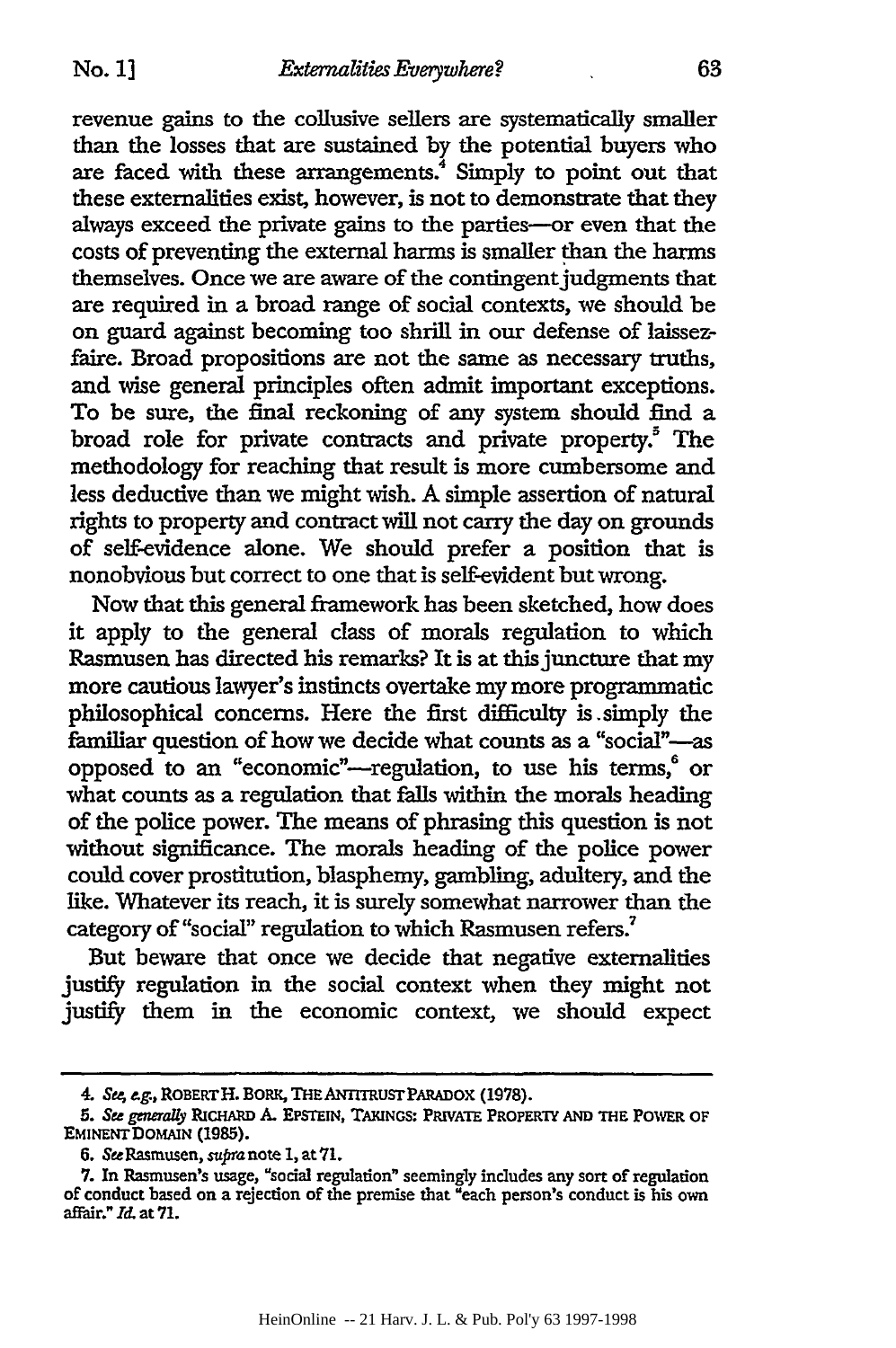regulators to shift the border between these two spheres so that the economic regulation of the past generation becomes the social regulation of today. Any legislator who reads Rasmusen will be sure to insert into his favorite statute the appropriate preamble so that it becomes a form of social regulation entitled to general respect and judicial deference. The legislator will tilt his statute to enlarge the scope of governmental power.

Nor should we suppose that this enterprise is particularly difficult to undertake. Consider the family-leave statutes that have been enacted on both the federal and state levels.<sup>8</sup> As a matter of first principle, I cannot think of any legislation less meritorious than these laws, no matter the cubby hole in which they are placed. There is no social justification for disrupting private contractual arrangements over the question of which circumstances generate leave, with or without pay, and which do not. It may be good that people are given leave without pay after the birth of a new child or to take care of a seriously ill family member. And certainly, I do not wish to be heard as banning these practices or encouraging employers to deny a request for leave.

Yet, no matter how the issue is classified, there is no reason why any decision over leave should not be made consensually **by** the parties instead of coercively **by** the state. The question in all cases is whether the gain to the employee from getting the leave is greater than the costs it imposes on the employer-costs that are measured by the need to shuffle the remaining workforce, to hire a temporary worker who requires training, or to forego some critical selling or developmental opportunity. There is no way in the abstract to be so confident that the relative costs always cut one way so that the leave can be ordered as a matter of right. The issue is one that could be negotiated up-front as part of the basic contract or negotiated on-the-spot at the pleasure of the parties. Additionally, letting an employer note that he can refuse to tolerate a particular leave could send an important signal, allowing workers to sort themselves out in terms of their likelihood of wanting to take leave for pressing family reasons. What the statutes do, however, is to leave

**<sup>8.</sup>** *Se4 eg.,* Family and Medical Leave Act of **1993, 29 U.S.C. §§** 2601-54 (1994) (guaranteeing up to twelve weeks annual leave for family emergencies to employees of companies with fifty or more employees).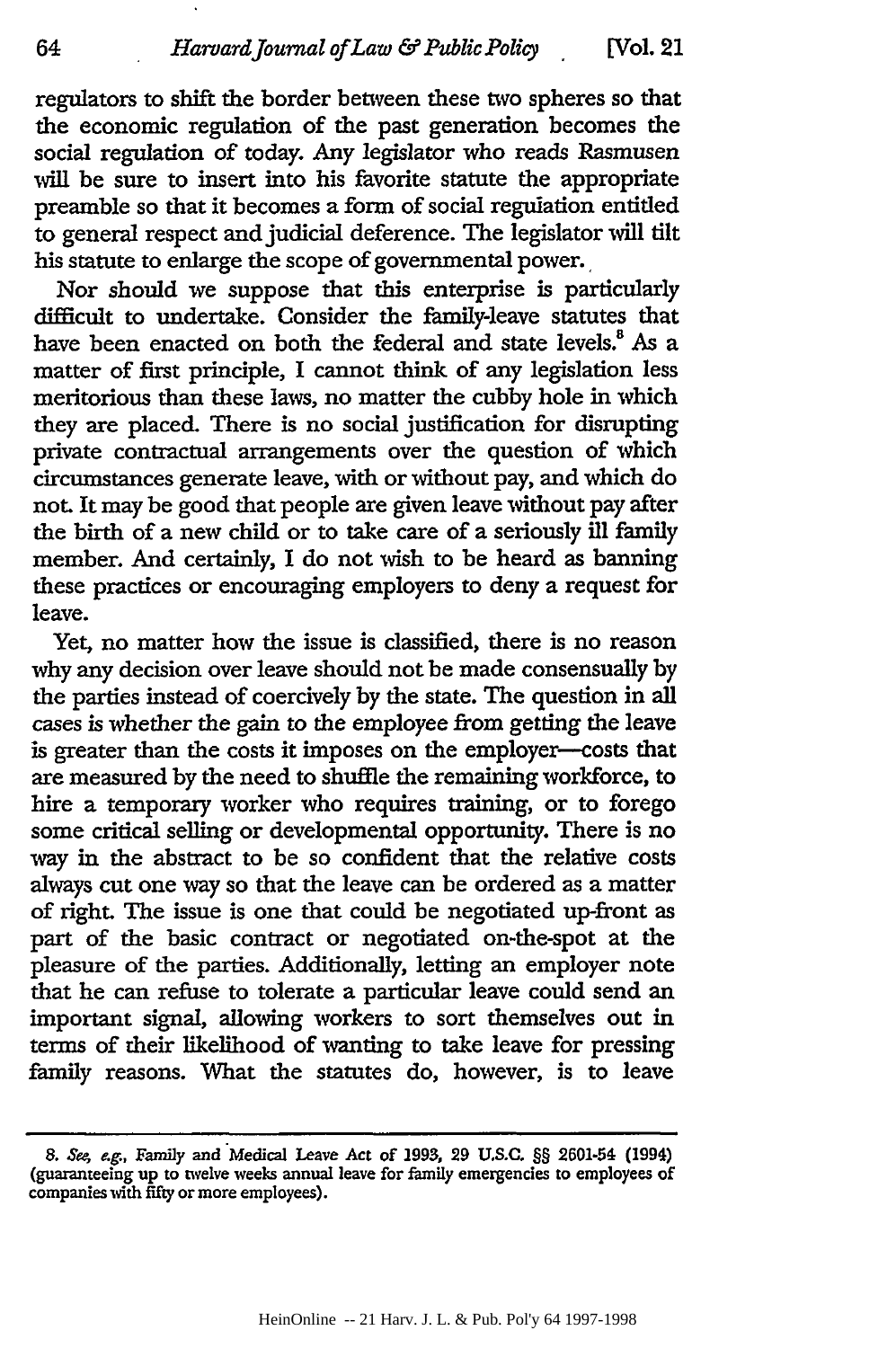employers without protection from flight attendants who wish to take their family leave at the height of the travel season or from accountants who need to take leave between March 1 and April 15. Just figuring out what it means to have leave without pay, when work is bunched in one season and pay is spread out evenly over the calendar year, should be enough to make us cautious about intervention. Finally, saying that this legislation is social rather than economic-when it is so obviously bothhardly advances the argument.

The same logic applies to an even more intrusive regulation of employment markets, the antidiscrimination laws<sup>9</sup>. These laws, as applied to private firms in competitive industries, are often justified as a form of social regulation with strong and desirable symbolic effects.<sup>10</sup> I might well agree that they have symbolic effects. It hardly follows that all effects are positive or that, even to the extent they are positive, they outweigh the economic dislocations that come in the wake of the antidiscrimination laws (dislocations caused by the inability to make hiring decisions that do not have to be justified to the EEOC, a federaljury, or a trial judge)." It may, for' example, be said that the antidiscrimination laws give hope to the excluded and marginal individuals who have not had full rights of participation in society.<sup>12</sup> As such, these laws sound as though they embrace a set of laudable symbols. Perhaps they do, but perhaps the symbols embraced are not confined to those just mentioned. There is another, equally obvious, reading of antidiscrimination laws. This reading says that the only reason we adopt statutes of this sort is because we do not think that individuals in certain groups can make it on their own and need the assistance of the state at every stage of their careers. As such, antidiscrimination laws condemn such persons to a second-class citizenship characterized by a complete lack of self-reliance and

**<sup>9.</sup>** *Se, ag.,* Age Discrimination in Employment Act. **29 U.S.C.** §§ 621-34 (1994) (prohibiting age discrimination against individuals over age forty); Civil Rights Act of 1964, 42 U.S.C. § 2000e (1994) (proscribing discrimination because of race, color, religion, sex, and national origin); Americans With Disabilities Act. 42 **U.S.C.** §§ **12101- 213** (1994) (prohibiting discrimination against individuals with physical or mental disabilities).

**<sup>10.</sup> Cf. PATICIAJ. WILLIAMS,** THEALCHEMY **OF RACEAND RIGHTS 4-49** (1991).

*<sup>11.</sup>* See **RICHARD A. EPSTEIN,** FORBIDDEN GROUNDS: THE CASE AGAINST EMPLOYMENT **DISCRIMINATION** LAWS **2058 (1992)** [hereinafter EPSTEIN, FORBIDDEN **GROUNDS].**

**<sup>12.</sup> Cf. WIaLAMs,** supra note **10,** at 44-49.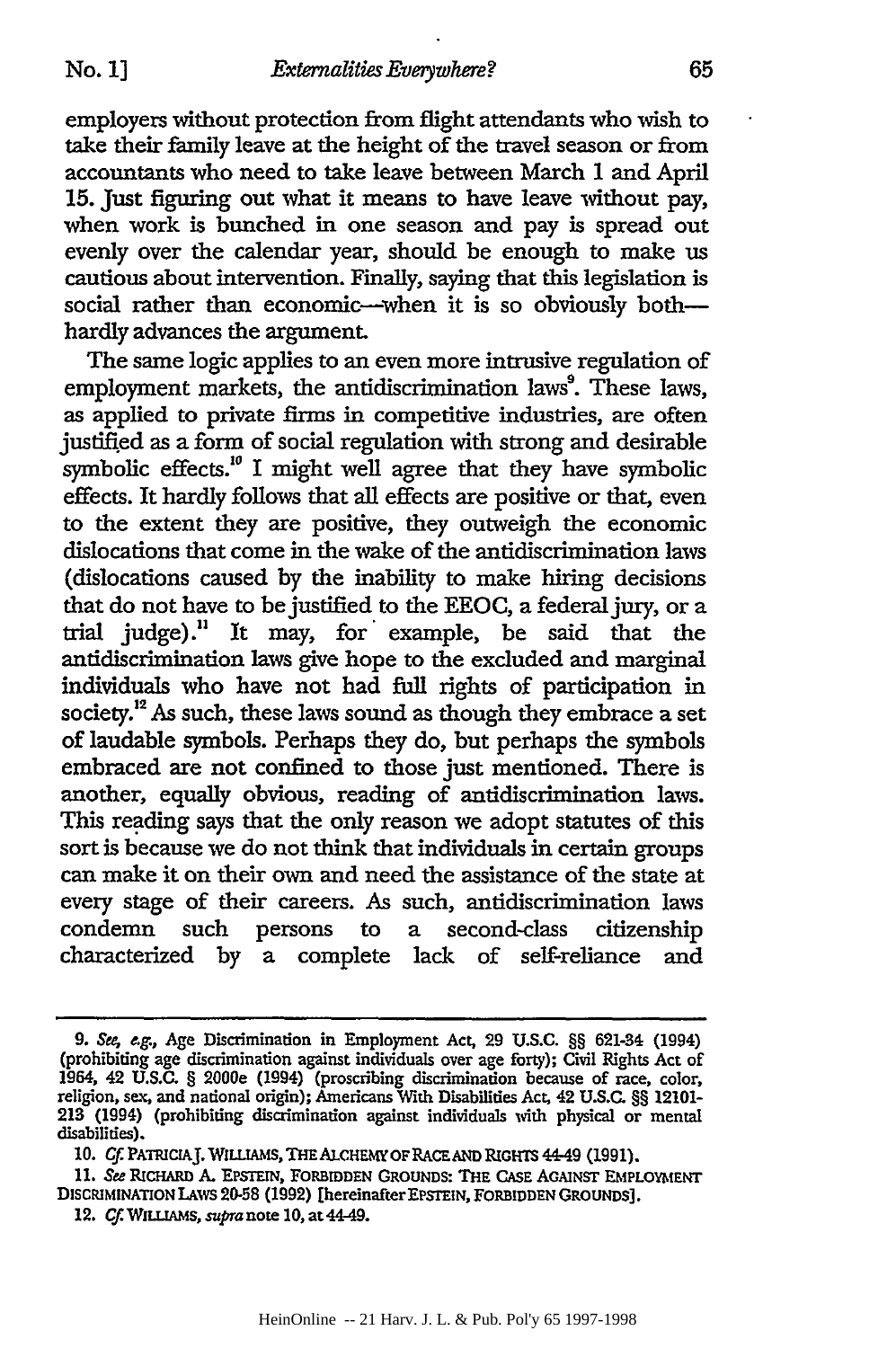self-sufficiency. Symbolic arguments can cut both ways. How one sorts these arguments ought to be a matter for spirited debate, but this debate is not tipped in one direction or the other by our choice of whether to call antidiscrimination laws "social" or "economic" regulation.

The necessary task is to take into account all the economic effects and all the symbolic effects and total them. Here, the economic effects of the antidiscrimination statutes are negative. They embody high administrative costs and disrupt private contractual behavior. So, the burden is on those who defend the legislation to show that the negative external effects that occur without such legislation dominate the positive ones.

There is today a dangerous tendency to assume that the simple *mention* of a negative externality is sufficient to overwhelm the very large economic disruptions. For some reason, this entire area invites people to make two very large leaps. From the observation that symbols matter, it is falsely assumed that they all cut in one direction. Then, following the observation that in a particular case the symbolic effects are negative, it becomes too easy to forget that both symbolic and economic costs are in play simultaneously. This truncated vision is a very bad way to look at the world.

In contrast, I would start at the other extreme by assuming that the symbolic effects of government regulation are generally negative. The logic of competition is extraordinarily powerful when there are many players on both sides of the market. The ability to compete successfully in markets carries with it many positive symbolic effects. It also encourages the habits of reliability, thrift, imagination, and integrity, which should be praised on moral grounds both in business and in ordinary social relations. From my point of view, the symbolic externalities associated with the advancement of private market behavior are generally positive.<sup>13</sup>

If this analysis is correct, it offers strong instruction as to how we should proceed. In principle, when brokering the difference between these various kinds of externalities, we have to ask whether we should examine "the business" on a wholesale or retail basis. The wholesale basis requires that we consider the full range of external effects at one sitting. They are all in one

**<sup>13.</sup> SeeEPSTEIN, FORBIDDEN GROUNDS,** *supra* note **11,** at **28-58.**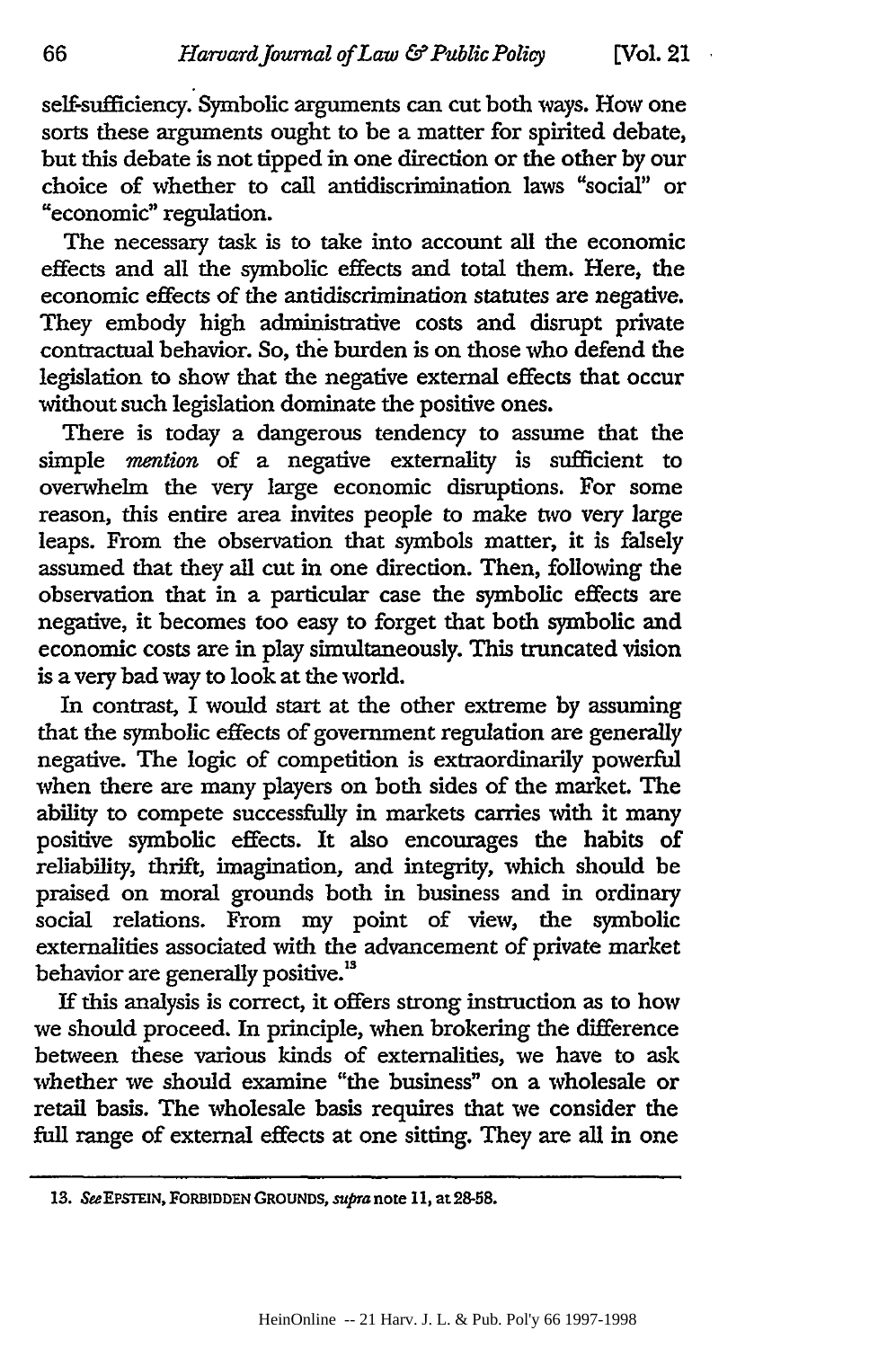large bucket, and our only question is to decide whether we want to keep that bucket full or empty. And, with symbolic externalities, I think that the proper approach is to cordon them off in all cases and ignore them. It is not that we do not take these consequences and effects into account in our ordinary lives. Indeed, they are typically the stuff of social interactions. It is one thing, however, to take them into account in setting social sanctions and quite another to incorporate them into legal policy.

One reason to be very cautious about basing regulation on social externalities stems from how these regulations are likely to be incorporated into the legal system. Laws are made by politics, and often a political coalition can enact its particular preferences into law solely by appealing to the intensity of its preferences. Once the law is passed, the nation speaks with a single voice that generates a powerful engine that can be brought to bear on the dissenters who thought that the original policy was misguided. The various extensions of the antidiscrimination law to disabilities<sup>14</sup> and age<sup>15</sup> certainly show the cohesive power of that form of political rhetoric.

**By** leaving these symbolic effects to the social arena, we no longer get- the "all or nothing" effect. Shifts in individual sentiment can be aggregated continuously over time. As the sentiment against various forms of discrimination grows, as it has grown, the social disapproval of certain practices increases. The cost to those who practice these forms of behavior will increase as individual consumers simply direct their business, without fanfare or celebration, elsewhere. As the social sentiment starts to shift, the social frequency of practices will shift as well. But we shall never have the unfortunate situation that occurs as a result of regulation, whereby a shift in public sentiment from **53%** to 47% one way to **53%** to 47% the other works a complete reversal of legal consequences from 0 to 100.

It is true that the entire system of checks and balances is designed to moderate these effects within the world of legislation, so the contrast that I am making is somewhat overdrawn. But, even after due allowance is made for these structured complexities, political reversals are more

<sup>14.</sup> SeeAmericans With Disabilities Act, *supra* note **9.**

*<sup>15.</sup>* SeeAge Discrimination in Employment Act, *supra* note **9.**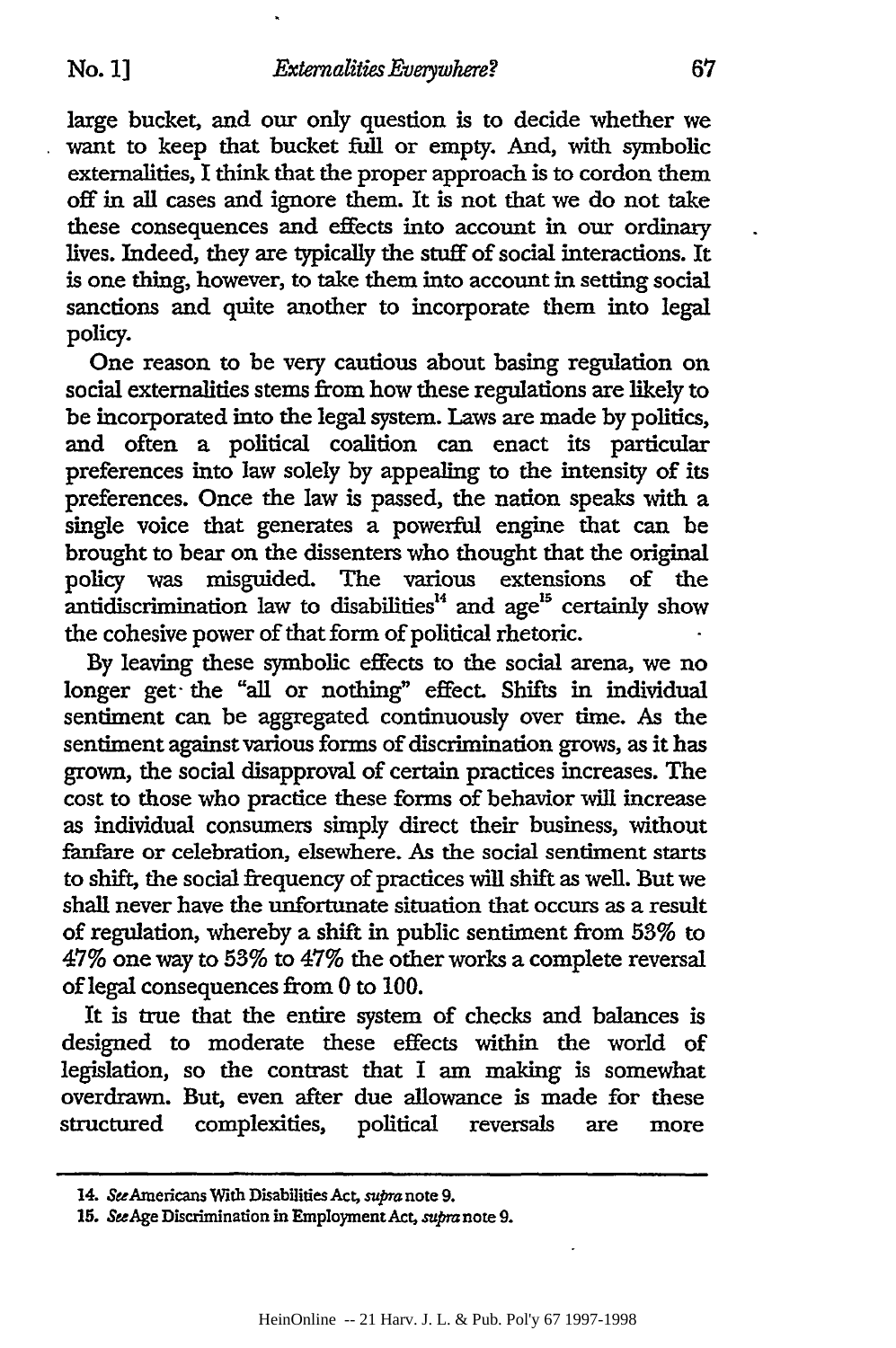discontinuous than changes in social practices. Before we decide that social sanctions are insufficient, we should ponder the wisdom and danger of using old-fashioned state-based coercion to counter soft externalities. So long as people do not threaten your bodily integrity or obtain a stranglehold over critical goods and services, we are well advised to let decentralized social sanctions deal with these soft social issues.

Once that basic position is staked out, proponents of the legal regulation of social behavior face a strong uphill battle. It is fair to ask whether there are any sensible exceptions to this operating presumption. Here it may help to shy away from Rasmusen's broader term "social regulation<sup>" 16</sup> and to instead use the more limited term "morals regulation"--- the latter being used as it is in the traditional phrase recognizing the police power of the state in matters of "safety, health, morals and the general welfare."17 Because this last term, "general welfare," is notoriously mischievous, I shall leave it aside for the moment and concentrate on the morals heading of the police power.

To figure out why that heading was so important traditionally, it is useful to think of the state of social and scientific knowledge in the United States during the critical ante-bellum period, from approximately **1820** to **1860.** Recall that this was a time before anyone knew that bacteria were microscopic agents capable of propagating disease. In a world in which medical knowledge had but a weak toehold over our imagination, moralisms played a very large role in individual and social protection. Maxims like "cleanliness is next to Godliness" probably saved more lives than the rudimentary forms of public sanitation that were available during this period.

Knowledge changes attitudes towards the dominant legal categories. Once it becomes clear that the state now has the resources to attack some of these issues, what they called moral legislation is probably better understood as an imperfect and indirect form of safety or health regulation that could easily be justified on other grounds a century later. So, regulation on public waste and of sexual contact could easily be conceptualized as morals regulation-when in fact it was aimed at the transmission of deadly diseases. Once the mechanism of

**<sup>16.</sup>** Rasmusen, supranote **1,** at **71.**

**<sup>17.</sup> Williston, supra note 3, at 375-76.**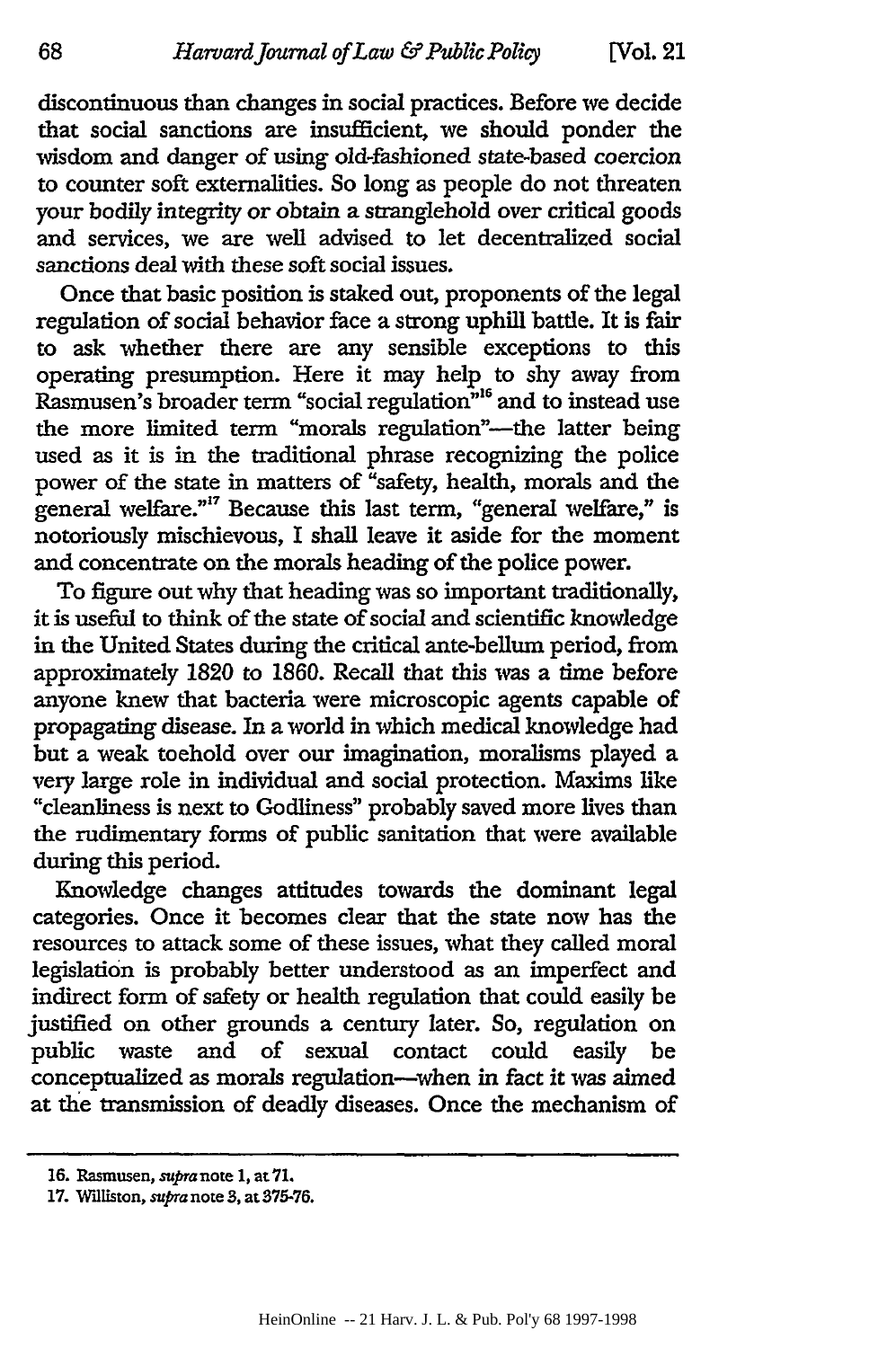infection is better understood, the nature of the regulation can be more focused on the dangers in question, and justifications are likely to shift from morals to health and safety. It is perhaps in this form that we would put regulation designed to close bath houses or to regulate prostitution. Note that as we let our moral guard down in the Twentieth Century, AIDS is to us what syphilis was a century ago. Some sort of legal regulation of sexual behavior, then, is perhaps in order, although it does not matter whether we call this morals or health regulation.

It should be possible to repeat this kind of demonstration for some of the traditional types of social regulation. Certainly the recent study of gambling suggests that it has powerful negative economic consequences that are not borne by the communities that sponsor these activities and that in turn surely account for much of the huge resistance to gambling that has surfaced in recent years.<sup>18</sup> So, I suspect that there is some very narrow category of cases for which Rasmusen's general concerns are correct, but if so, they must be defined **far** more narrowly than he has done in his general presentation. At this point, there is a wonderful, if improbable, congruence between modem social and classical constitutional theory. This approach does not begin to touch the ordinary commercial arrangements, the socalled "labor" statutes, which were prohibited during the heyday of economic liberties.'9 It does explain, perhaps, why the same judges that were suspicious of mandatory unions and minimum wage laws took a more deferential view to regulation in the area of morals before the rise of the New Deal when the categories reversed. Today intimate forms of personal association are frequently protected from legislative intervention, while ordinary forms of economic activity are routinely subject to direct and powerful regulation. What an odd inversion of constitutional theory indeed.

<sup>18.</sup> See ROBERT GOODMAN, LEGALIZED GAMBLING AS A STRATEGY FOR ECONOMIC DEVELOPMENT (1994); John W. Kindt, U.S. National Security and the Strategic Economic Base: *The BufnesslEconomic Impacts of the Legalization of Gambling Activities,* **89 Sr. Louis U.** L.J. **567 (1995).**

**<sup>19.</sup>** *See Lochne, supra* note **3;** Adair v. United States, 208 **U.S. 161,** 172 **(1908)** (where Justice Harlan switched sides to protect "yellowdog" contracts once the health issues raised in Lodhnerwere no longer plausible); *see also* Coppage v. Kansas, **286 U.S.** 1 **(1915)** (invalidating similar state laws).